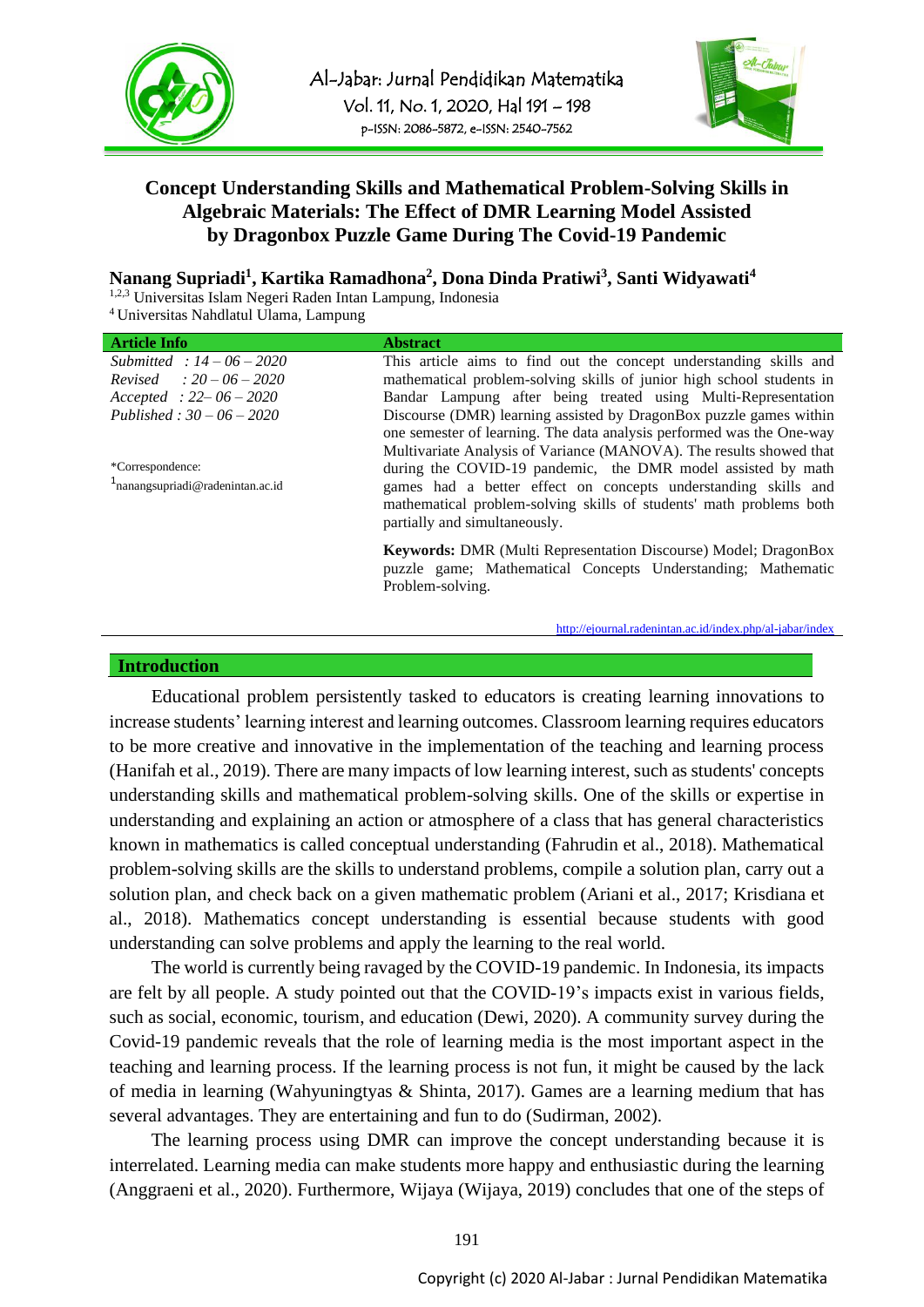the DMR learning model is to use learning media so that it can motivate and foster students' learning interest.

DMR or Multi-Representation Discourse is a cooperative learning model so that students can be more active (Johnson et al., 2010). It is a scientific discipline that investigates the relationship between forms and functions of verbal communication (Renkema, 1993). Thus, DMR learning is beneficial to make the learning more meaningful, ease the students to obtain learning material, create a pleasant atmosphere, activate the students, establish good communication between teachers and students, improve the problem-solving skills, nurture selftrust, foster curiosity, improve good communication skills, and improve social skills (Rostika & Junita, 2017).

Implementing the DMR model can lead to several advantages, among other learning becomes more meaningful for students so that it will have a positive impact on students' conceptual understanding, students become active during the learning process, good communication can be built between students and teachers and the learning environment, and students can foster self-confidence and curiosity (Budarsini et al., 2018). Ahmad and Domu (Ahmad et al., 2020) (Domu et al., 2020) discover that DMR is effective because students are more flexible in using learning resources. It also facilitates discussion in groups. However, DMR also encountered obstacles where not every student is active in learning and time management.

The indicators of mathematical concepts understanding used in this study refer to indicators stated by the Ministry of Education and Culture. The indicators contain the concept restating skills, the skills to provide examples and not examples, the skills to present concepts in various forms of mathematical representation, the skills to use, utilize, and select certain procedures, and the skills to apply concepts or algorithms to problem-solving (Ningsih, 2016). Problem-solving is one of the goals in learning activities seen from the aspect of the curriculum (Cahyani & Setyawati, 2016). Problem-solving skills indicators are based on Amir's thinking, namely: able to clarify unclear concept terms, can formulate and analyze problems, can organize ideas systematically and analyze deeply, and can find additional information from other sources (Gunantara et al., 2014).

There have been many studies regarding the application of DMR combined with learning media in the form of games and other techniques to improve the concepts understanding skills and mathematical problem-solving skills, one of which is conducted by Asmara (Asmara & Asnawati, 2020; Rukiyah et al., n.d.; T et al., 2020; Wijaya, 2019). However, there has been no research that combines the DMR learning model with the DragonBox Algebra puzzle math game media.

DragonBox Algebra puzzle game (Sylviani & Permana, 2020) provides a fun but meaningful mathematics learning. In this game, there will be 2 sides containing several cards and a DragonBox. To win, the students have to remove all the cards on the side that contains the DragonBox, so that only Dragonbox is left on that side.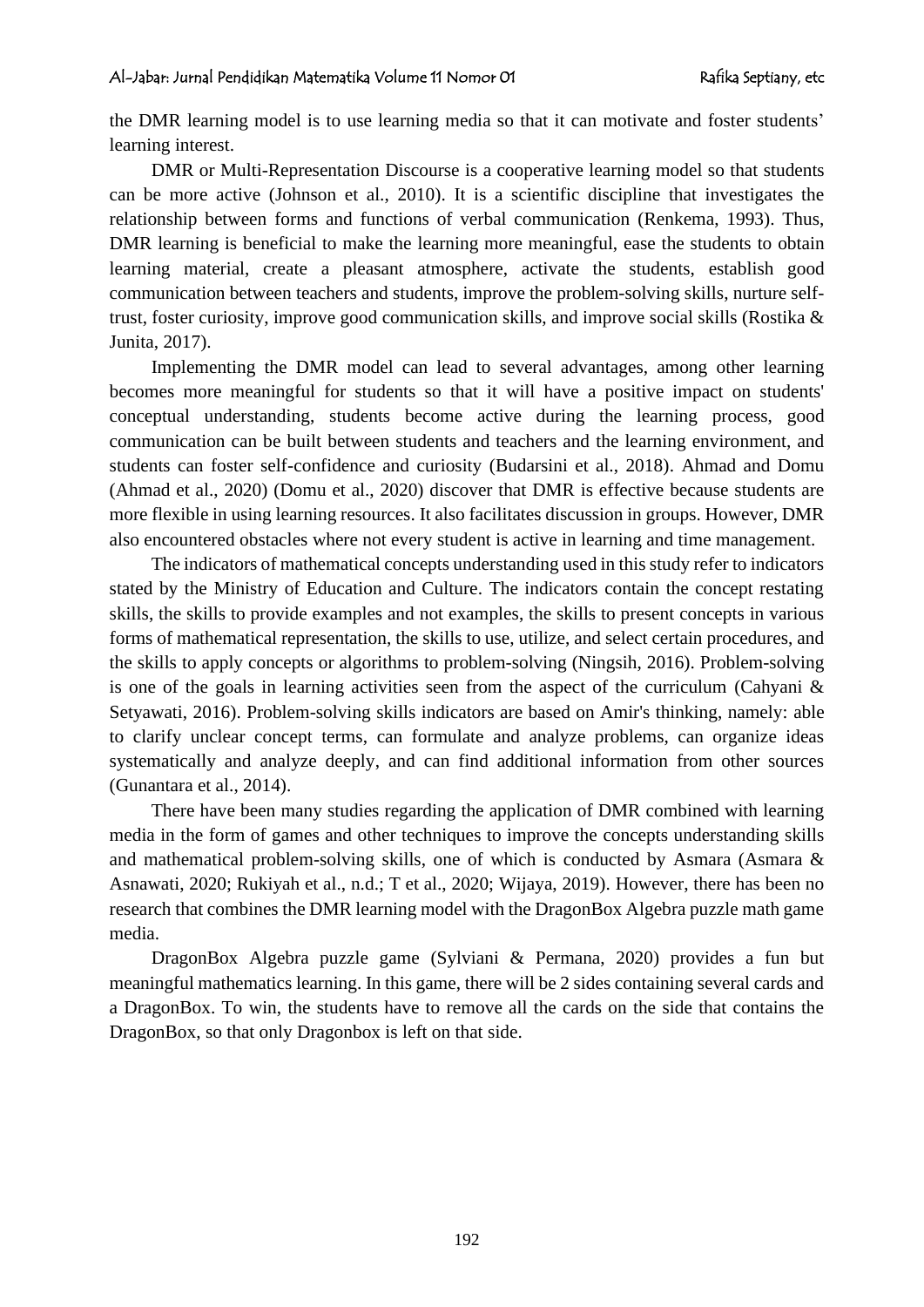### Al-Jabar: Jurnal Pendidikan Matematika Volume 11 Nomor 01 Rafika Septiany, etc



**Picture 1.** *DragonBox Algebra Puzzle Game*

This game is interesting because the card elimination technique is similar to mathematical concepts, such as by dividing or multiplying the cards. The following is an example of mathematical equations:



**Picture 2.** *DragonBox Algebra Puzzle Game* 

DragonBox Algebra puzzle games indirectly teach mathematical concepts and mathematical problem-solving to students. A doctoral research result provides a tagline for this game, namely "Brilliant, kids don't even know that they are doing math"(Cates, 2018). This game is highly recommended for teaching conceptual problems and solving math problems. This game is specifically designed for algebraic material so that the researcher chose to use this game to assist the DMR learning model.

Many similar studies using DragonBox as a learning medium have been carried out, namely (Cates, 2018; Long & Aleven, 2017; Siew et al., 2016; Sylviani & Permana, 2020; Teofani et al., 2020). However, there has not been a single study that specifically uses the DragonBox puzzle game media combined with the DRM learning model to see its effect on students' concepts understanding skills and mathematical problem-solving skills. The novelty of this research is the use of the DragonBox puzzle game media in DRM learning to assess the effect of the game on the concepts understanding skills and problems solving skills. Therefore, the researchers were interested in seeing whether the DMR learning assisted by the DragonBox puzzle game influence junior high school students' concepts of understanding ability and mathematical problem-solving skills in algebraic material during the COVID-19 pandemic.

### **The Research Methods Research**

The data collected in this research were in the form of quantity (numbers) so it is called quantitative research. The type of experiment employed was a quasi-experimental design with posttest only control group design using 2x2 factorial design. The population in this study were all junior high school students in Central Lampung Regency. The sampling technique used was cluster random sampling. The sample in the study consisted of 64 students divided into two classes, 32 students in the experimental class and another 32 students in the control class. The experimental class students were given treatments in the form of DMR learning assisted by the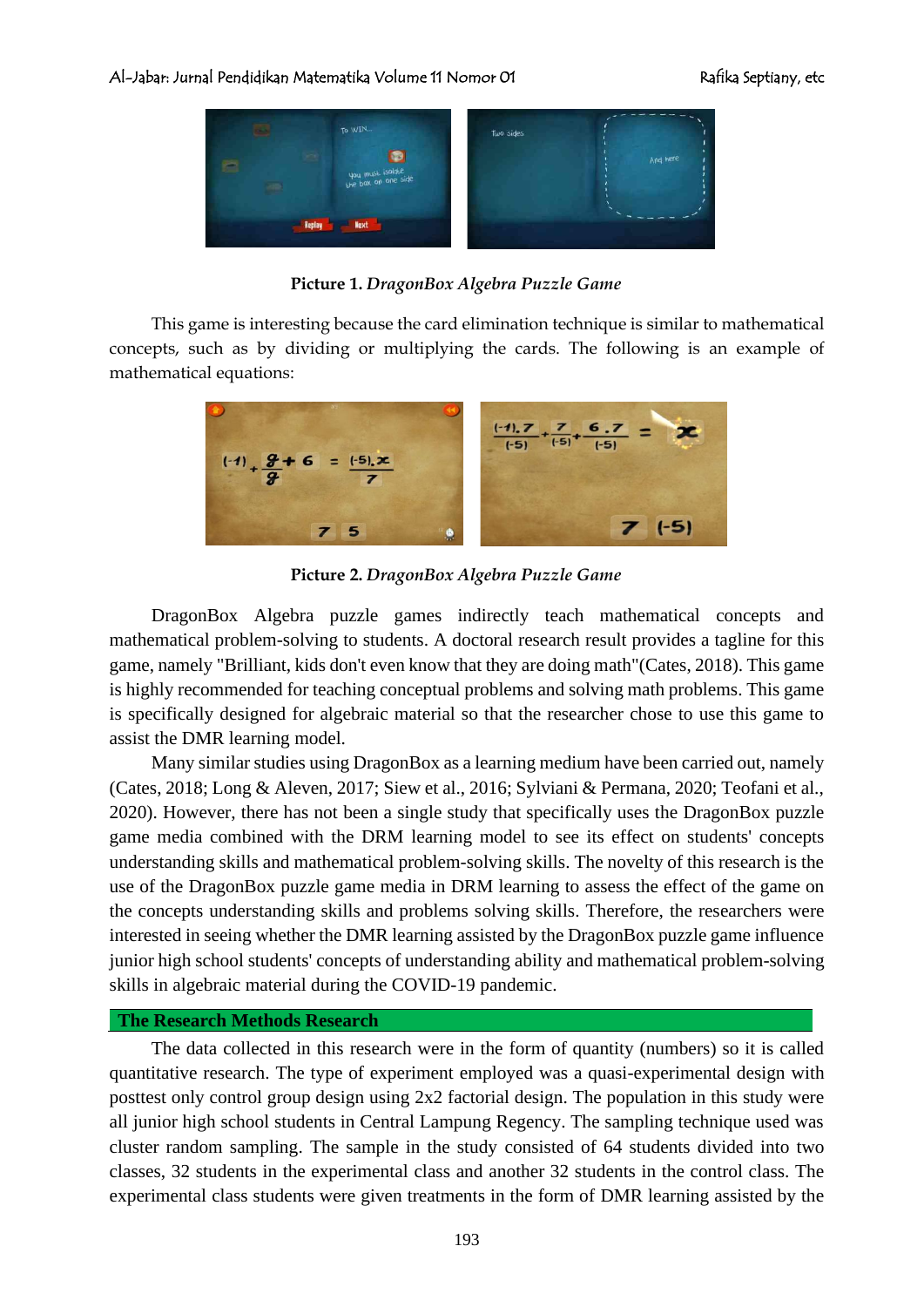DragonBox puzzle game for one semester. The data analysis technique in this study was the Multivariate Analysis of Variants (MANOVA) with a critical value of  $\alpha = 5\%$ .

**The Results of the Research and the Discussion**

The results in this study came from tests of conceptual understanding and problem-solving skills given to the experimental class (the class that applied the DMR model assisted by the DragonBox puzzle game) and the control class (the class that applied the expository model). The following is a description of the analysis of the test results.

| <b>Problem-solving Skills</b> |     |    |                              |                 |    |                        |                 |    |
|-------------------------------|-----|----|------------------------------|-----------------|----|------------------------|-----------------|----|
| Value                         |     |    | <b>Concept Understanding</b> |                 |    | <b>Problem-solving</b> |                 |    |
| Xmax Xmin                     |     |    | $\overline{\mathbf{Y}}$      | <b>Std. Dev</b> | N  | - X                    | <b>Std. Dev</b> | N  |
| <b>Experimental Class</b>     |     |    |                              |                 |    |                        |                 |    |
| <b>Post-Test</b>              | 100 | 63 | 80.23                        | 7.940           | 22 | 84.94                  | 10,326          | 22 |
| <b>Control Class</b>          |     |    |                              |                 |    |                        |                 |    |
| <b>Post-Test</b>              | 94  | 50 | 72.73                        | 7.356           | 22 | 70.74                  | 11.793          | 22 |

| Table 1. Data Description of Mathematical Concept Understanding Skills and |  |
|----------------------------------------------------------------------------|--|
| <b>Problem-solving Skills</b>                                              |  |

Based on Table 1, the experimental class had a better post-test score than the control class. This can be seen from the average score of mathematical concept understanding skills (80.23) and mathematical problem-solving skills (84.94).

The data normality test and homogeneity test had been performed before performing the hypothetical test. If the data analyzed is normally distributed, then parametric statistical techniques can be used. Contrary, if the analyzed data is not normally distributed, then nonparametric statistical techniques can be used. The first step taken was analyzing the normality test data using the Kolmogorov-Smirnov test. The results are presented in Table 3.

| <b>Table 2. Normality Test Results</b> |                         |                      |                     |  |
|----------------------------------------|-------------------------|----------------------|---------------------|--|
| <b>Variable</b>                        | <b>Experiment Class</b> | <b>Control Class</b> | <b>Conclusion</b>   |  |
| <b>Problem-solving</b>                 | 0.346                   | 0.405                |                     |  |
| Concept<br>Understanding               | 0.757                   | 0.839                | Normal Distribution |  |

# **Table 2. Normality Test Results**

Based on Table 3, the normality test obtained a significance value. Therefore, the data for the two skills came from populations that were normally distributed. The next step was analyzing whether the two groups had homogeneous variances. The homogeneity test was performed using Lavenne's test. The results of the homogeneity test are presented in Table 4.

| Table 3. Homogeneity Test Results |       |                   |  |  |
|-----------------------------------|-------|-------------------|--|--|
| <b>Variable</b>                   | Sig.  | <b>Conclusion</b> |  |  |
| <b>Concept Understanding</b>      | 0.477 |                   |  |  |
| <b>Problem-solving</b>            | 0.560 | Homogeneous       |  |  |

## **Table 3. Homogeneity Test Results**

Table. 3 shows that the concepts understanding skills and mathematical problem-solving skills data were homogeneous. After the prerequisite tests had been carried out, the hypothesis testing was performed using a parametric test, namely the Multivariate Analysis of Variance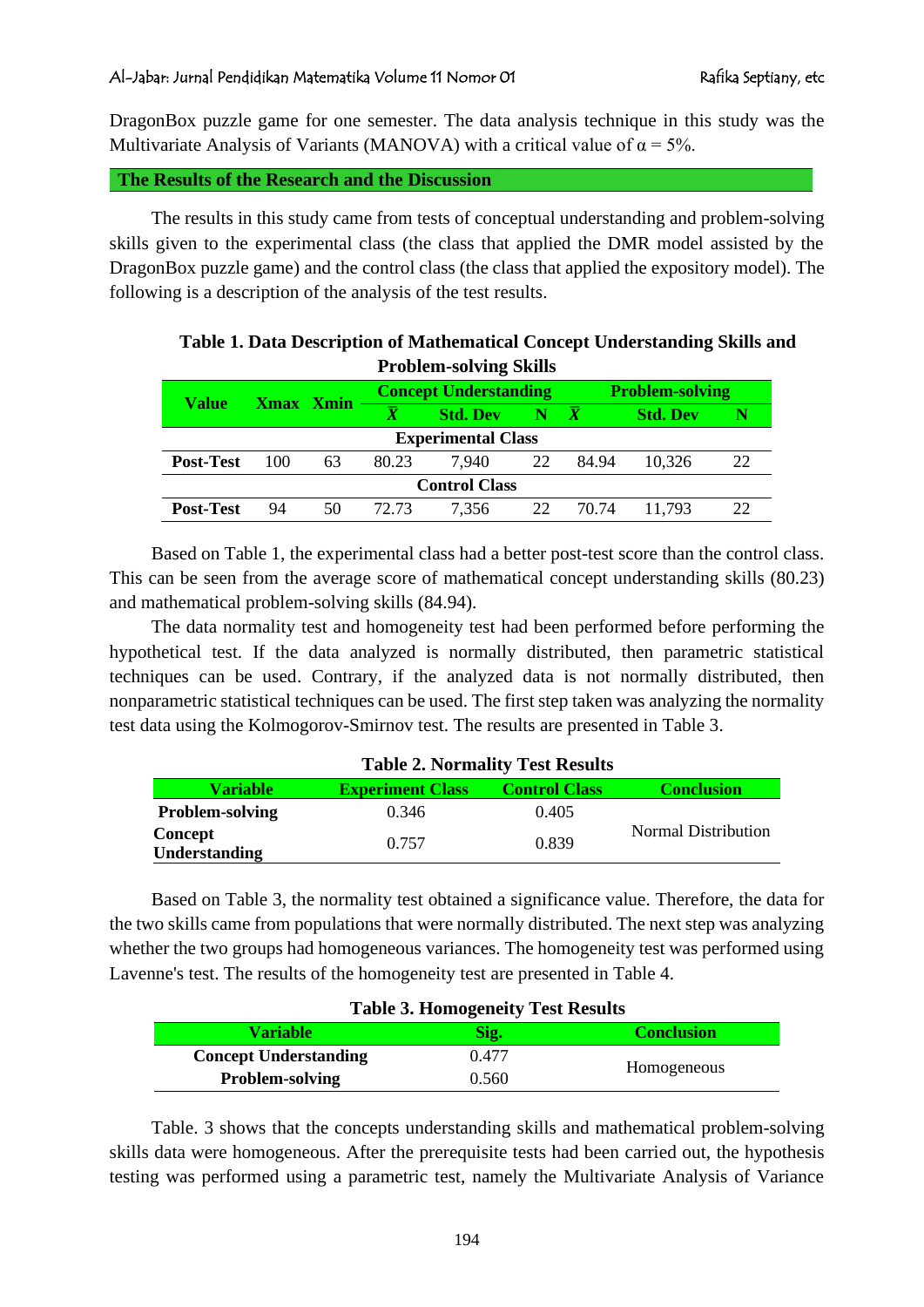(MANOVA) test. The first test was a test of influence between subjects/variables (partially). The results of the test can be seen in table 4.

| Table 7. I al tial MARTO VA TEST RESULTS |                              |      |                            |
|------------------------------------------|------------------------------|------|----------------------------|
| <b>Category</b>                          | <b>Skills</b>                | Sig. | <b>Conclusion</b>          |
| <b>DragonBox assisted DMR</b>            | <b>Concept Understanding</b> | 0.02 | H <sub>0</sub> is rejected |
|                                          | <b>Problem-solving</b>       | 0.00 | H <sub>0</sub> is rejected |

**Table 4. Partial MANOVA Test Results**

Based on Table 4, the mathematical concept understanding skills' p-value was less than 0.05, so it can be concluded that there was an effect of the DMR learning model assisted by DragonBox puzzle games on students' concept understanding skills during the COVID-19 pandemic. The p-value of the mathematical problem-solving skills was less than 0.05, so it can be concluded that there was an effect of the DMR learning model assisted by DragonBox puzzle games on students' mathematical problem-solving skills during the Covid-19 pandemic.

After knowing the results of the hypothesis testing for each skill, then the influence between subjects/variables simultaneously was tested. The results can be seen in Table 6.

| Table 5. Simultaneous MANOVA Test Results |               |       |                            |  |
|-------------------------------------------|---------------|-------|----------------------------|--|
| <b>Manova's Hypothesis</b>                |               | Sig.  | <b>Conclusion</b>          |  |
| <b>DMR</b> assisted by DragonBox          | Wilks' Lambda | 0.000 | H <sub>0</sub> is rejected |  |

### **Table 5. Simultaneous MANOVA Test Results**

The p-value of the MANOVA test using the Wilks' Lambda method in Table 6 was 0.000 with a significance level of 0.05. It can be concluded that there was an effect of the DMR learning model assisted by the DragonBox puzzle game on the concepts understanding skills and mathematical problem-solving skills during the COVID-19 pandemic.

The results obtained by the researchers have similarities with the results of previous studies conducted by Agustina (T. Agustina et al., 2019). The primary difference is that the previous research only looks at the mathematical concept understanding skills, while this research is focused on mathematical concept understanding and problem-solving skills. Research conducted by Tristiyanti (Tristiyanti & Afriansyah, 2016) investigates the model's effect on students' mathematical problem-solving skills. Agustina (L. Agustina, 2016) investigates the effect of conceptual understanding and mathematical problem-solving skills using different learning models.

Based on the research results, the application of the DMR learning model in the experimental class affected students' conceptual understanding and problem-solving skills better compared to the control class that applied the expository learning model. The control class uses the expository method emphasizes the process of delivering material verbally from a teacher to students, students are not required to find the material to be studied. In contrast to DMR assisted by mathematical games, students are required to form communication between students to find explanations of the material to be studied and assisted by mathematical games to facilitate the learning process.

DMR learning model assisted by the DragonBox puzzle game helps students to solve problems in groups within a fun atmosphere. The students are not overwhelmed and can accept the material confidently. The DMR learning model integrated with mathematical games can train students to communicate between groups to exchange ideas. This learning model also makes it easier for students to understand the lesson because of group cooperation and a less stressful atmosphere. The weakness of the DMR learning model is that it takes a long time to be applied.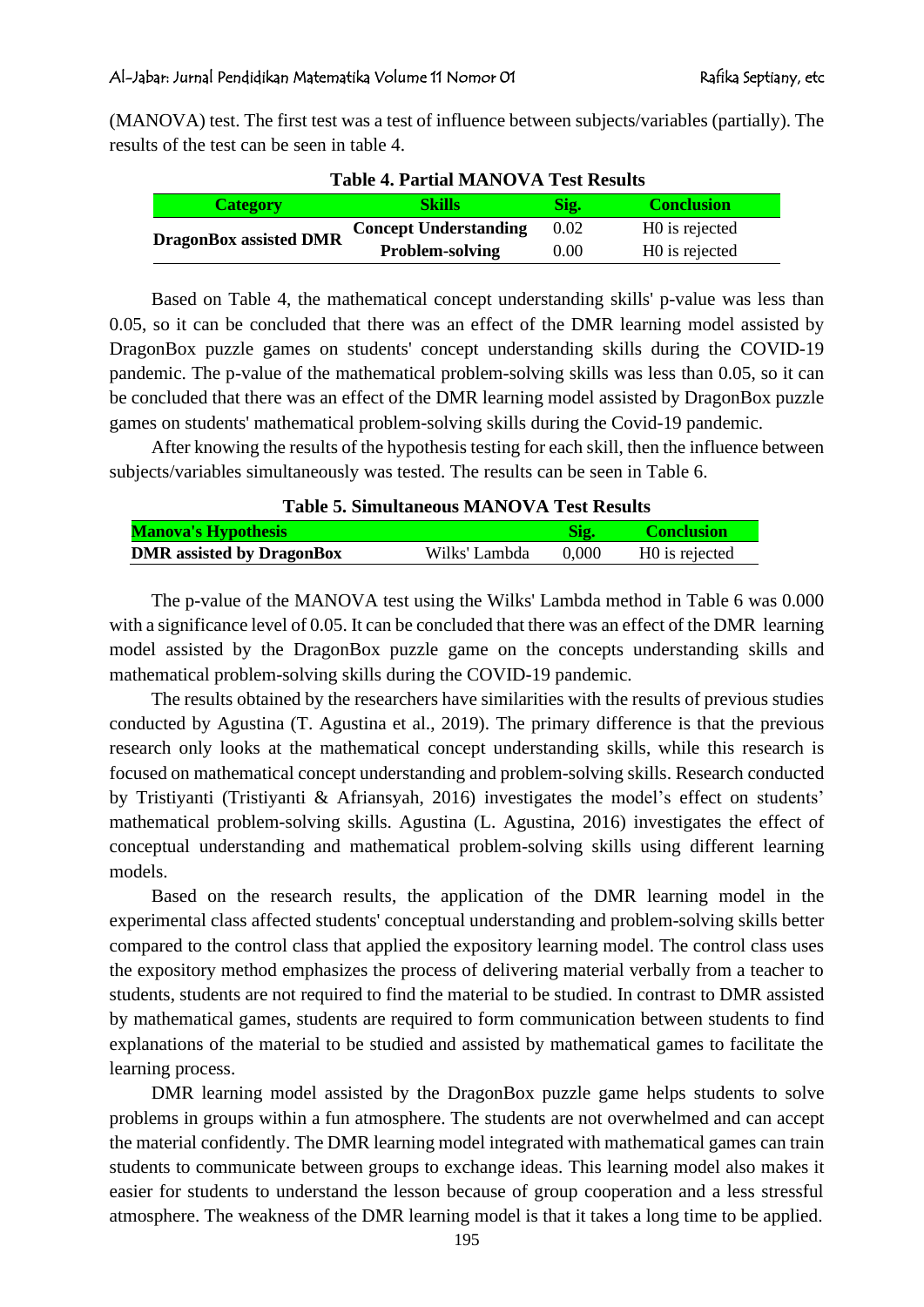In mathematics learning, concept understanding is an important aspect that must be mastered by students because it is the basis for students to master mathematical problem-solving skills. Therefore, concept understanding skills cannot be forced, meaning that teachers must continue to help and provide stimulus when mathematical concepts and logic are being delivered. Students will not be able to solve math problems if they are left alone. Students are said to understand a concept if they can define concepts, identify and give examples or not examples of concepts, develop mathematical connection skills between various ideas, understand how mathematical ideas are related to each other so that a comprehensive understanding is built, and use mathematics in contexts outside of mathematics.

Important mathematical concepts and procedures can be taught through problem-solving (Walle, 2007). Problem-solving skills focus on developing students' higher-order mathematical thinking. For this reason, students need to be trained to do independent learning through problemsolving processes. Problem-solving plays an important role in mathematics education, especially in algebra, and most of the learning occurs as a result of the problem-solving process. Problemsolving is an integral part of all mathematics learning (NCTM, 2000). The need to seek answers to questions given in the classroom is problem-centered learning so that students are encouraged to carry out the problem-solving process and contribute to the use of different solutions and strategy development.

### **Conclusion and Suggestion**

Based on the results of the analysis and discussion, it can be concluded that the DMR learning model assisted by the DragonBox puzzle game on algebraic material affected junior high school students' conceptual understanding and mathematical problem-solving skills, both partially and simultaneously. The application of the DMR learning model assisted by the DragonBox puzzle game better-affected students' conceptual understanding and mathematical problem-solving skills compared to conventional learning, either partially or simultaneously.

### **References**

- Agustina, L. (2016). Upaya Meningkatkan Kemampuan Pemahaman Konsep dan Pemecahan Masalah Matematika Siswa SMP Negeri 4 Sipirok Kelas VII Melalui Pendekatan Matematika Realistik (PMR). *EKSAKTA : Jurnal Penelitian Dan Pembelajaran MIPA*,  $1(1), 1-7.$
- Agustina, T., Sukmana, N., & Rahmawati, D. (2019). Penerapan Model Diskursus Multi Representasi ( DMR ) untuk Meningkatkan Pemahaman Konsep Matematis Siswa dalam Materi Bangun Datar di Kelas IV SD. *EDUCARE*, *17*(2), 151–158.
- Ahmad, R., Loka, I. N., & Mutiah, M. (2020). Pengaruh Model Pembelajaran Kooperatif Tipe Diskursus Multi Representasi (Dmr) Terhadap Hasil Belajar Siswa Pada Materi Pokok Senyawa Hidrokarbon Kelas Xi Mia Man 1 Mataram. *Chemistry Education Practice*, *3*(1), 41. https://doi.org/10.29303/cep.v3i1.1689
- Anggraeni, D. C. T., Bintoro, H. S., & Purwaningrum, P. (2020). Utilizing Discourse Multy Representation Model With Kelubangtarif Media to Enhance Problem Solving Ability. *Primary: Jurnal Pendidikan Guru Sekolah Dasar*, *9*(5), 625–633.
- Ariani, S., Hartono, Y., & Hiltrimartin, C. (2017). Kemampuan Pemecahan Masalah Matematika Siswa pada Pembelajaran Matematika Menggunakan Strategi Abduktif-Deduktif di SMA Negeri 1 Indralaya Utara. *Jurnal Elemen*, *3*(1), 25.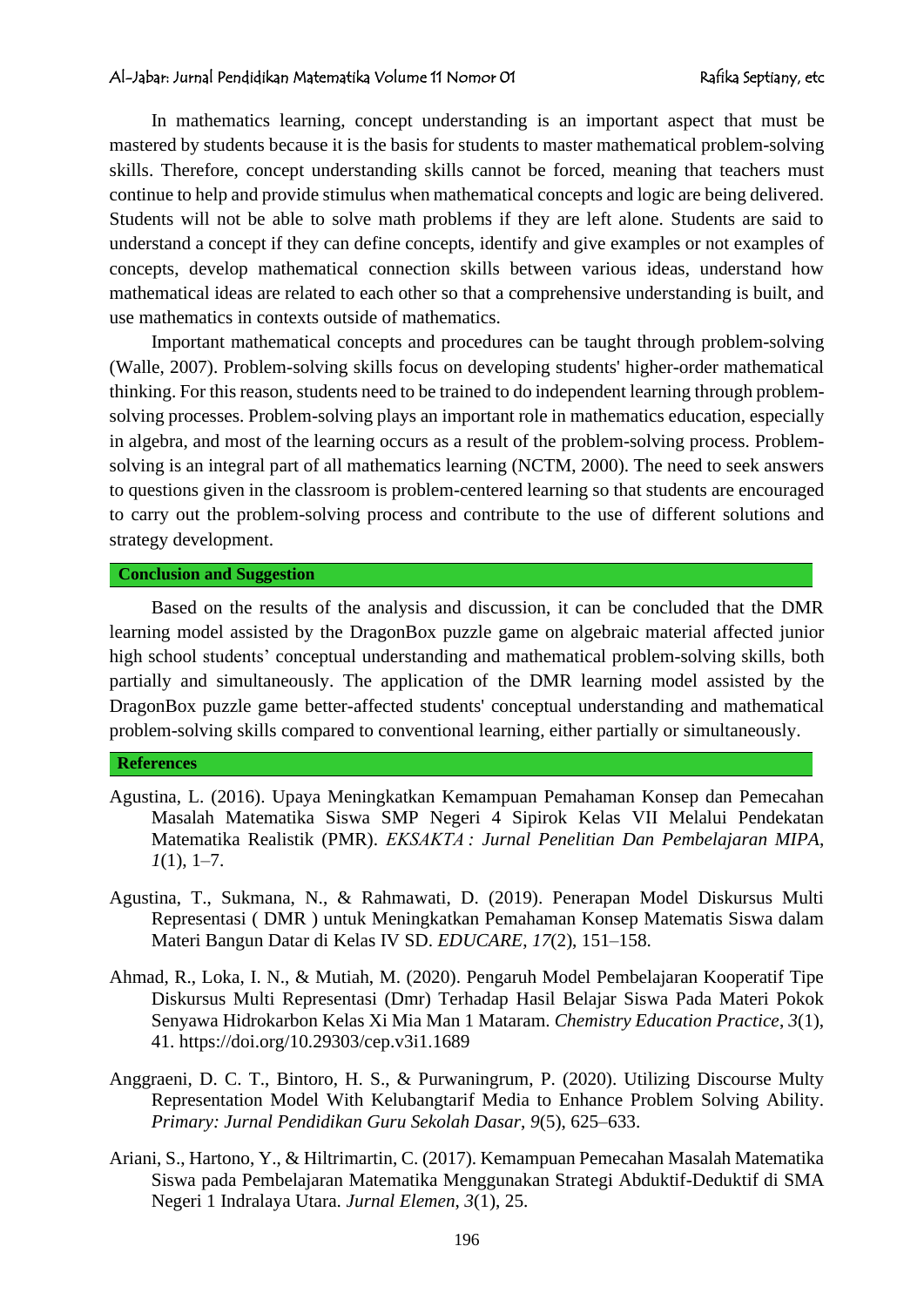### Al-Jabar: Jurnal Pendidikan Matematika Volume 11 Nomor 01 Rafika Septiany, etc

- Asmara, R. balada, & Asnawati, S. (2020). Kemampuan Komunikasi Matematis Siswa Melalui Model Pembelajaran Diskursus Multy Reprecentasy Pada Materi Bilangan Bulat. *IndoMath: Indonesia Mathematics Education*, *3*(1), 52. https://doi.org/10.30738/indomath.v3i1.6100
- Budarsini, K. P., Suarsana, I. M., & Suparta, I. N. (2018). Model diskursus multi representasi dan kemampuan pemahaman konsep matematika siswa sekolah menegah pertama. *PYTHAGORAS: Jurnal Pendidikan Matematika*, *13*(2), 112.
- Cahyani, H., & Setyawati, R. W. (2016). Pentingnya Peningkatan Kemampuan Pemecahan Masalah Melalui PBL untuk Mempersiapkan Generasi Unggul Menghadapi MEA. *PRISMA, Prosiding Seminar Nasional Matematika*, 151–152.
- Cates, M. (2018). *The Effect of Using Dragonbox on The Mathematics Teaching Efficacy of Preservice Middle Grade Teacher*. Georgia State University.
- Dewi, W. A. F. (2020). Dampak COVID-19 terhadap Implementasi Pembelajaran Daring di Sekolah Dasar. *Edukatif : Jurnal Ilmu Pendidikan*, *2*(1), 55–61. https://doi.org/10.31004/edukatif.v2i1.89
- Domu, I., Pesik, A., & Katiandagho, G. F. (2020). Pengaruh Model Pembelajaran Diskursus Multi Representasi Terhadap Hasil Belajar Siswa Materi Himpunan. *JSME (JURNAL SAINS, MATEMATIKA, DAN EDUKASI)*, *8*(April), 122–126.
- Fahrudin, A. G., Zuliana, E., & Bintoro, H. S. (2018). Peningkatan Pemahaman Konsep Matematika melalui Realistic Mathematic Education Berbantu Alat Peraga Bongpas. *ANARGYA: Jurnal Ilmiah Pendidikan Matematika*, *1*(1), 15.
- Gunantara, Suarjana, & Riastini, N. (2014). Penerapan Model Pembelajaran Problem Based Learning Untuk Meningkatkan Kemampuan Pemecahan. *Jurnal Mimbar PGSD Universitas Pendidikan Ganesha*, *2*(1), 5.
- Hanifah, H., Supriadi, N., & Widyastuti, R. (2019). Pengaruh Model Pembelajaran E-learning Berbantuan Media Pembelajaran Edmodo Terhadap Kemampuan Pemecahan Masalah Matematis Peserta. *NUMERICAL: Jurnal Matematika Dan Pendidikan Matematika*, *3*(1), 31–42. https://doi.org/10.25217/numerical.v3i1.453
- Johnson, D. W., Johnson, R. T., Holubec, E. J., & Yusron, N. (2010). *Colaborative Learning (Strategi Pembelajaran Untuk Sukses Bersama)*. Nusa Media.
- Krisdiana, I., Masfingatin, T., & Murtafiah, W. (2018). The Development of Research-Based Learning Materials with Problem Solving and Problem Posing Oriented of Mathematics Statistics. *Al-Jabar : Jurnal Pendidikan Matematika*, *9*(2), 147–160. https://doi.org/10.24042/ajpm.v9i2.2961
- Long, Y., & Aleven, V. (2017). Educational Game and Intelligent Tutoring System. *ACM Transactions on Computer-Human Interaction*, *24*(3), 1–27. https://doi.org/10.1145/3057889
- NCTM. (2000). *National Council of Teacher of Mathematics; Principles And Standards For School*. Mathematics Reston.
- Ningsih, Y. L. (2016). Kemampuan Pemahaman Konsep Matematika Mahasiswa Melalui Penerapan Lembar Aktivitas Mahasiswa (LAM) Berbasis Teori APOS Pada Materi Turunan. *Edumatica*, *6*(1), 3.